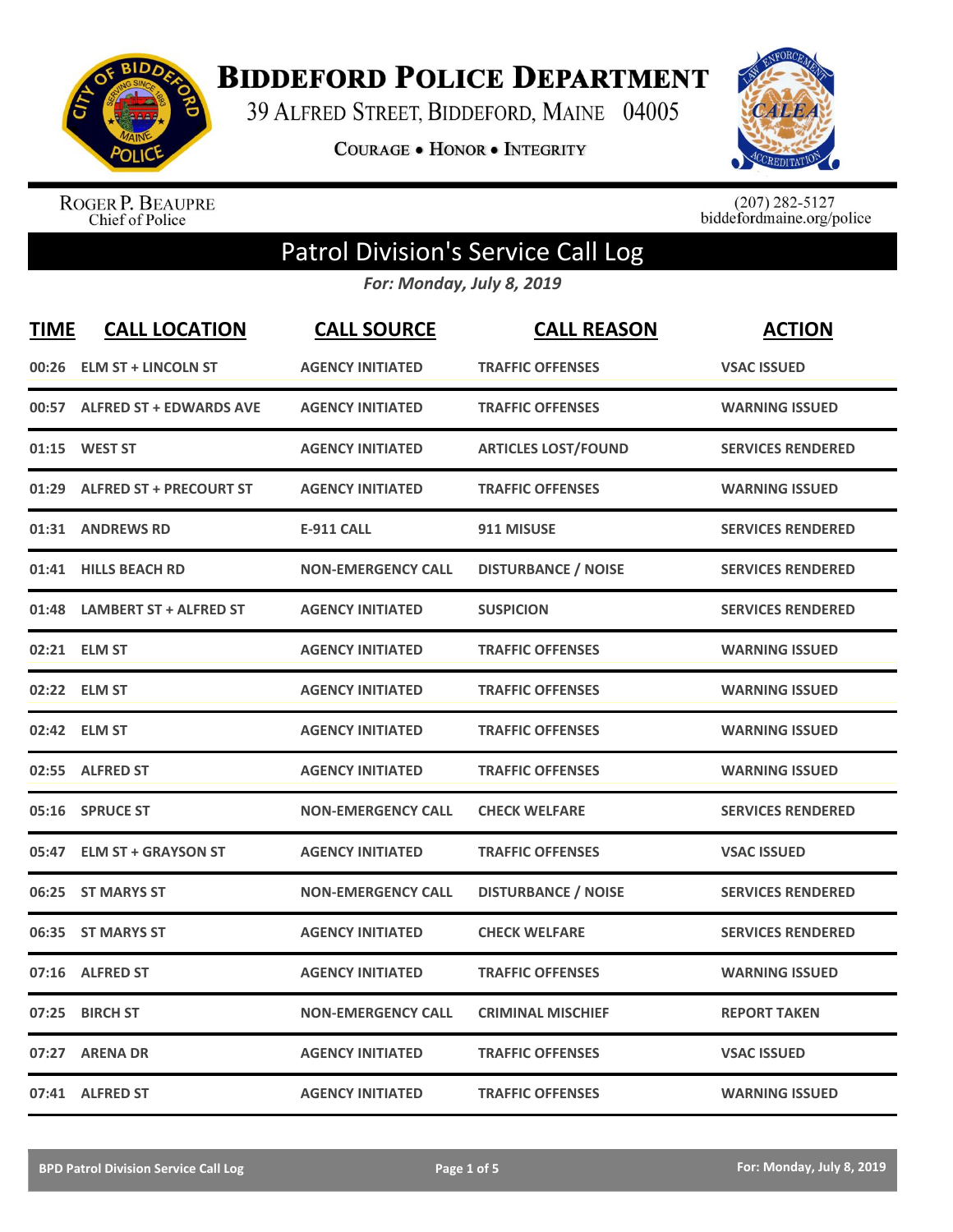| <b>TIME</b> | <b>CALL LOCATION</b>           | <b>CALL SOURCE</b>        | <b>CALL REASON</b>            | <b>ACTION</b>             |
|-------------|--------------------------------|---------------------------|-------------------------------|---------------------------|
|             | 07:50 ELM ST + DRAPEAU ST      | <b>E-911 CALL</b>         | 911 MISUSE                    | <b>NO ACTION REQUIRED</b> |
|             | 08:07 ALFRED ST                | <b>AGENCY INITIATED</b>   | <b>TRAFFIC OFFENSES</b>       | <b>VSAC ISSUED</b>        |
|             | 08:14 POOL ST                  | <b>RADIO</b>              | <b>ANIMAL COMPLAINT</b>       | <b>SERVICES RENDERED</b>  |
|             | 08:14 ALFRED ST                | <b>NON-EMERGENCY CALL</b> | <b>COURT ORDERED CHECK IN</b> | <b>SERVICES RENDERED</b>  |
|             | 08:23 ALFRED ST                | <b>AGENCY INITIATED</b>   | <b>TRAFFIC OFFENSES</b>       | <b>VSAC ISSUED</b>        |
|             | 08:43 ELM ST                   | <b>AGENCY INITIATED</b>   | <b>TRAFFIC OFFENSES</b>       | <b>VSAC ISSUED</b>        |
|             | 09:00 PRECOURT ST              | <b>AGENCY INITIATED</b>   | <b>TRAFFIC OFFENSES</b>       | <b>VSAC ISSUED</b>        |
|             | 09:44 MAIN ST                  | <b>NON-EMERGENCY CALL</b> | <b>DISTURBANCE / NOISE</b>    | <b>SERVICES RENDERED</b>  |
|             | 09:47 ALFRED ST                | <b>NON-EMERGENCY CALL</b> | <b>SUSPICION</b>              | <b>NEGATIVE CONTACT</b>   |
|             | 10:16 TWIN ISLAND DR           | <b>NON-EMERGENCY CALL</b> | <b>SCAM</b>                   | <b>SERVICES RENDERED</b>  |
|             | 10:18 HAZEL ST                 | <b>E-911 CALL</b>         | <b>DOMESTIC COMPLAINTS</b>    | <b>REPORT TAKEN</b>       |
|             | 10:24 BOULDER WAY              | <b>NON-EMERGENCY CALL</b> | <b>SUSPICION</b>              | <b>SERVICES RENDERED</b>  |
|             | 10:28 SHELTRA AVE              | <b>NON-EMERGENCY CALL</b> | <b>PARKING COMPLAINT</b>      | <b>SERVICES RENDERED</b>  |
| 10:34       | <b>MAIN ST</b>                 | <b>NON-EMERGENCY CALL</b> | <b>SUSPICION</b>              | <b>SERVICES RENDERED</b>  |
|             | 11:02 ALFRED ST                | <b>WALK-IN AT STATION</b> | <b>COURT ORDERED CHECK IN</b> | <b>SERVICES RENDERED</b>  |
|             | 11:18 FRANKLIN ST + MAIN ST    | <b>WALK-IN AT STATION</b> | <b>DRUG INTEL / SUSPICION</b> | <b>SERVICES RENDERED</b>  |
|             | 11:34 HILL ST                  | <b>AGENCY INITIATED</b>   | <b>TRAFFIC OFFENSES</b>       | <b>VSAC ISSUED</b>        |
|             | 11:49 HILL ST                  | <b>AGENCY INITIATED</b>   | <b>TRAFFIC OFFENSES</b>       | <b>VSAC ISSUED</b>        |
|             | 12:07 COLE RD + ELM ST         | <b>AGENCY INITIATED</b>   | <b>TRAFFIC OFFENSES</b>       | <b>VSAC ISSUED</b>        |
|             | 12:11 ELM ST                   | <b>RADIO</b>              | <b>TRAFFIC OFFENSES</b>       | <b>WARNING ISSUED</b>     |
|             | <b>12:13 KING ST</b>           | E-911 CALL                | <b>DISTURBANCE / NOISE</b>    | <b>SERVICES RENDERED</b>  |
|             | 12:14 YATES ST                 | <b>AGENCY INITIATED</b>   | <b>SHELLFISH VIOLATION</b>    | <b>NO VIOLATION</b>       |
|             | 12:29 BAKERS WAY + PRECOURT ST | <b>AGENCY INITIATED</b>   | <b>TRAFFIC OFFENSES</b>       | <b>WARNING ISSUED</b>     |
|             | 12:41 ELM ST                   | <b>AGENCY INITIATED</b>   | <b>TRAFFIC OFFENSES</b>       | <b>VSAC ISSUED</b>        |
|             | 12:45 HILL ST + BACON ST       | <b>NON-EMERGENCY CALL</b> | <b>CHECK WELFARE</b>          | <b>GONE ON ARRIVAL</b>    |
|             | 12:50 GRANITE ST               | <b>E-911 CALL</b>         | 911 MISUSE                    | <b>NEGATIVE CONTACT</b>   |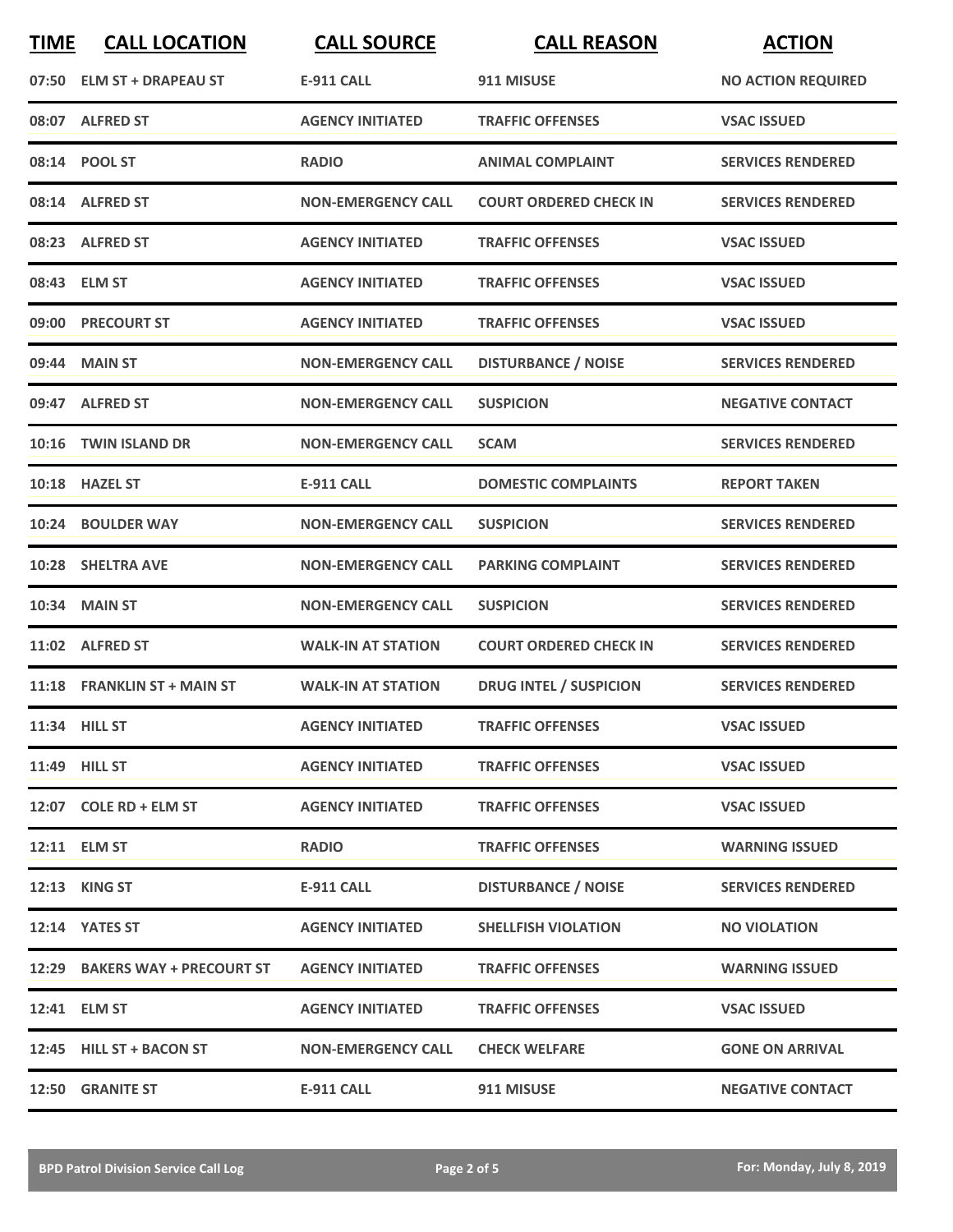| <b>TIME</b> | <b>CALL LOCATION</b>                           | <b>CALL SOURCE</b>        | <b>CALL REASON</b>                                                | <b>ACTION</b>             |
|-------------|------------------------------------------------|---------------------------|-------------------------------------------------------------------|---------------------------|
|             | 12:52 SOUTH ST + FOX HOLLOW DR                 | <b>AGENCY INITIATED</b>   | <b>TRAFFIC OFFENSES</b>                                           | <b>WARNING ISSUED</b>     |
|             | 12:56 ELM ST                                   | <b>AGENCY INITIATED</b>   | <b>TRAFFIC OFFENSES</b>                                           | <b>WARNING ISSUED</b>     |
| 13:13       | <b>MAIN ST + LACONIA ST</b>                    | <b>WALK-IN AT STATION</b> | <b>ARTICLES LOST/FOUND</b>                                        | <b>SERVICES RENDERED</b>  |
|             | 13:19 SOUTH ST + OLD HOLLIS RD                 | <b>AGENCY INITIATED</b>   | <b>TRAFFIC OFFENSES</b>                                           | <b>VSAC ISSUED</b>        |
|             | 13:32 ANDREWS RD                               | <b>E-911 CALL</b>         | 911 MISUSE                                                        | <b>NO ACTION REQUIRED</b> |
|             | 13:34 SOUTH ST                                 | <b>AGENCY INITIATED</b>   | <b>TRAFFIC OFFENSES</b>                                           | <b>WARNING ISSUED</b>     |
|             | 13:47 SOUTH ST                                 | <b>AGENCY INITIATED</b>   | <b>TRAFFIC OFFENSES</b>                                           | <b>WARNING ISSUED</b>     |
|             | 13:54 SOUTH ST                                 | <b>AGENCY INITIATED</b>   | <b>TRAFFIC OFFENSES</b>                                           | <b>WARNING ISSUED</b>     |
|             | 14:06 SOUTH ST + COUNTRY DR                    | <b>AGENCY INITIATED</b>   | <b>TRAFFIC OFFENSES</b>                                           | <b>CITATION ISSUED</b>    |
|             | <b>CHARGE: OPERATE VEHICLE WITHOUT LICENSE</b> |                           | OFFENDER: VALERIE G ST LOUIS  AGE: 34  RESIDENT OF: WATERBORO, ME |                           |
|             | 14:11 ELM ST                                   | <b>AGENCY INITIATED</b>   | <b>TRAFFIC OFFENSES</b>                                           | <b>VSAC ISSUED</b>        |
|             | 14:11 ELM ST + LESSARD AVE                     | <b>E-911 CALL</b>         | 911 MISUSE                                                        | <b>NO ACTION REQUIRED</b> |
|             | 14:38 SOUTH ST                                 | <b>AGENCY INITIATED</b>   | <b>TRAFFIC OFFENSES</b>                                           | <b>WARNING ISSUED</b>     |
|             | 14:44 SOUTH ST                                 | <b>AGENCY INITIATED</b>   | <b>TRAFFIC OFFENSES</b>                                           | <b>WARNING ISSUED</b>     |
|             | 14:53 POOL ST + BRISTOL ST                     | <b>AGENCY INITIATED</b>   | <b>TRAFFIC OFFENSES</b>                                           | <b>WARNING ISSUED</b>     |
|             | 14:56 SOUTH ST + RIVER RD                      | <b>AGENCY INITIATED</b>   | <b>TRAFFIC OFFENSES</b>                                           | <b>WARNING ISSUED</b>     |
|             | 15:02 SOUTH ST                                 | <b>AGENCY INITIATED</b>   | <b>TRAFFIC OFFENSES</b>                                           | <b>VSAC ISSUED</b>        |
|             | 15:11 WEST ST + LEVI LN                        | <b>AGENCY INITIATED</b>   | <b>TRAFFIC OFFENSES</b>                                           | <b>WARNING ISSUED</b>     |
|             | 15:14 SOUTH ST                                 | <b>AGENCY INITIATED</b>   | <b>TRAFFIC OFFENSES</b>                                           | <b>WARNING ISSUED</b>     |
|             | 15:21 SOUTH ST + HAYFIELD RD                   | <b>AGENCY INITIATED</b>   | <b>TRAFFIC OFFENSES</b>                                           | <b>WARNING ISSUED</b>     |
|             | 15:34 SOUTH ST                                 | <b>AGENCY INITIATED</b>   | <b>TRAFFIC OFFENSES</b>                                           | <b>WARNING ISSUED</b>     |
|             | 15:41 SOUTH ST                                 | <b>AGENCY INITIATED</b>   | <b>TRAFFIC OFFENSES</b>                                           | <b>WARNING ISSUED</b>     |
|             | 15:43 SACO FALLS WAY                           | <b>AGENCY INITIATED</b>   | <b>ASSIST PD AGENCY</b>                                           | <b>REPORT TAKEN</b>       |
|             | 15:47 SOUTH ST                                 | <b>AGENCY INITIATED</b>   | <b>TRAFFIC OFFENSES</b>                                           | <b>WARNING ISSUED</b>     |
|             | 15:47 MAIN ST                                  | <b>WALK-IN AT STATION</b> | <b>CRIM THREAT / TERRORIZING</b>                                  | <b>SERVICES RENDERED</b>  |
|             | 15:48 SOUTH ST                                 | <b>NON-EMERGENCY CALL</b> | <b>ARTICLES LOST/FOUND</b>                                        | <b>NO ACTION REQUIRED</b> |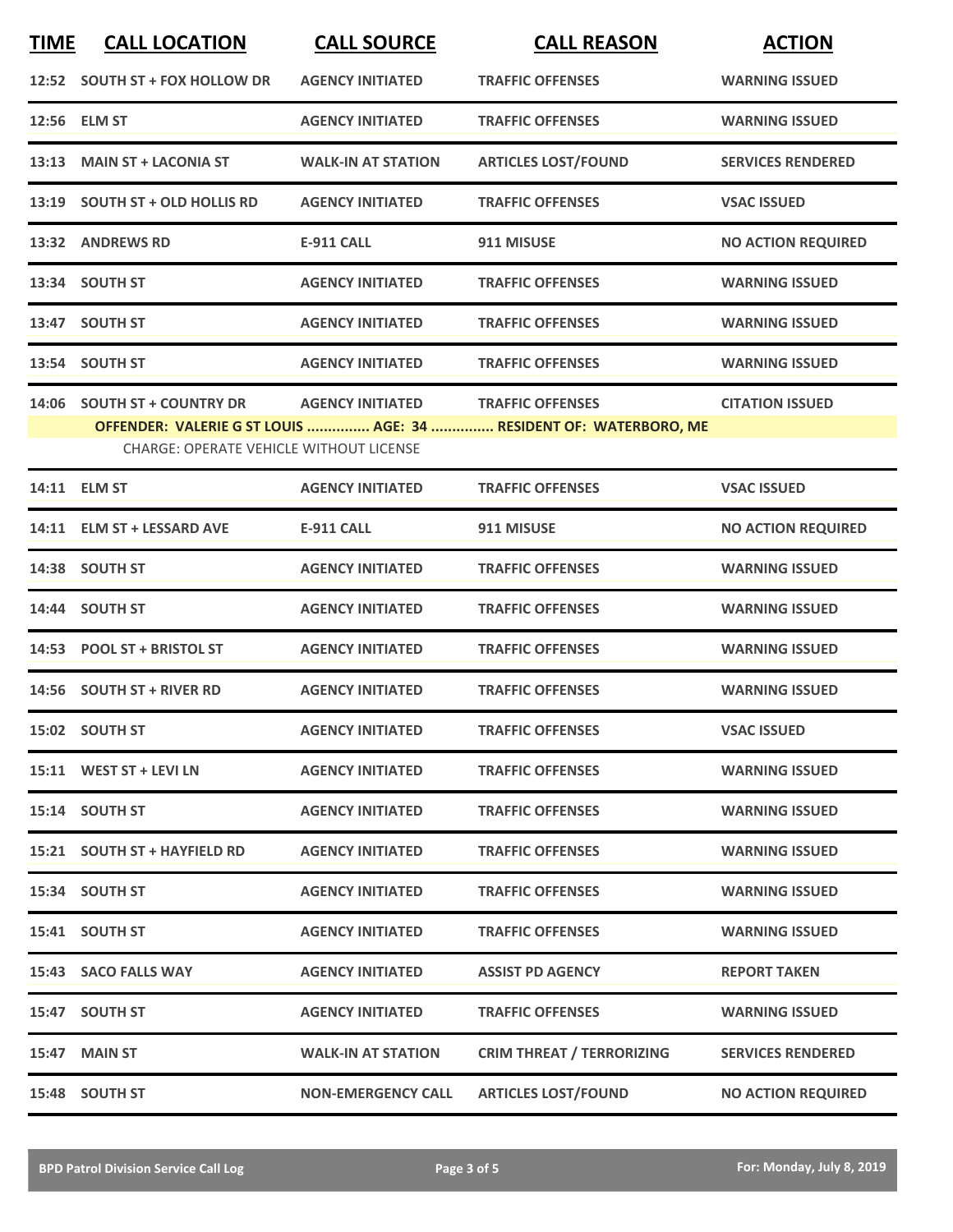| <b>TIME</b> | <b>CALL LOCATION</b>                                                                                     | <b>CALL SOURCE</b>        | <b>CALL REASON</b>            | <b>ACTION</b>                |  |  |
|-------------|----------------------------------------------------------------------------------------------------------|---------------------------|-------------------------------|------------------------------|--|--|
| 15:53       | <b>GRANITE ST + ATLANTIC AVE</b>                                                                         | <b>AGENCY INITIATED</b>   | <b>TRAFFIC OFFENSES</b>       | <b>WARNING ISSUED</b>        |  |  |
|             | 15:54 DECARY RD                                                                                          | <b>WALK-IN AT STATION</b> | <b>PAPERWORK</b>              | <b>SERVICES RENDERED</b>     |  |  |
|             | 15:55 SOUTH ST + HAYFIELD RD                                                                             | <b>AGENCY INITIATED</b>   | <b>TRAFFIC OFFENSES</b>       | <b>WARNING ISSUED</b>        |  |  |
|             | 15:55 MAIN ST + FOSS ST                                                                                  | <b>AGENCY INITIATED</b>   | <b>ASSIST PD AGENCY</b>       | <b>SERVICES RENDERED</b>     |  |  |
|             | <b>15:58 FRANKLIN ST</b>                                                                                 | <b>NON-EMERGENCY CALL</b> | <b>DISTURBANCE / NOISE</b>    | <b>UNFOUNDED</b>             |  |  |
|             | 15:58 POOL ST                                                                                            | <b>NON-EMERGENCY CALL</b> | <b>ARTICLES LOST/FOUND</b>    | <b>NO ACTION REQUIRED</b>    |  |  |
|             | 16:13 HILL ST + WESTFIELD ST                                                                             | <b>AGENCY INITIATED</b>   | <b>TRAFFIC OFFENSES</b>       | <b>WARNING ISSUED</b>        |  |  |
|             | 16:36 PIKE ST                                                                                            | <b>E-911 CALL</b>         | <b>DRUNKENNESS</b>            | <b>TRANSPORT TO HOSPITAL</b> |  |  |
|             | 17:16 NATIONAL DR                                                                                        | <b>NON-EMERGENCY CALL</b> | <b>SUSPICION</b>              | <b>NO ACTION REQUIRED</b>    |  |  |
|             | 17:56 AMHERST ST                                                                                         | <b>E-911 CALL</b>         | <b>DOMESTIC COMPLAINTS</b>    | <b>REPORT TAKEN</b>          |  |  |
|             | 18:07 WASHINGTON ST                                                                                      | <b>NON-EMERGENCY CALL</b> | <b>DISTURBANCE / NOISE</b>    | <b>SERVICES RENDERED</b>     |  |  |
|             | <b>18:18 MAIN ST</b>                                                                                     | <b>NON-EMERGENCY CALL</b> | <b>CHECK WELFARE</b>          | <b>CITATION ISSUED</b>       |  |  |
|             | OFFENDER: JUVENILE - I  AGE: 13  RESIDENT OF: BIDDEFORD, ME<br><b>CHARGE: MINOR CONSUMING LIQUOR</b>     |                           |                               |                              |  |  |
|             | 18:20 ALFRED ST                                                                                          | <b>WALK-IN AT STATION</b> | <b>ARTICLES LOST/FOUND</b>    | <b>SERVICES RENDERED</b>     |  |  |
|             | 18:21 WENTWORTH ST + SOUTH ST                                                                            | <b>E-911 CALL</b>         | 911 MISUSE                    | <b>NO ACTION REQUIRED</b>    |  |  |
|             | 18:35 ALFRED ST                                                                                          | <b>AGENCY INITIATED</b>   | <b>ROAD DEBRIS</b>            | <b>SERVICES RENDERED</b>     |  |  |
|             | 18:39 WASHINGTON ST                                                                                      | <b>NON-EMERGENCY CALL</b> | <b>DISTURBANCE / NOISE</b>    | <b>CITATION ISSUED</b>       |  |  |
|             | OFFENDER: TONY LEE GAGNON  AGE: 40  RESIDENT OF: BIDDEFORD, ME<br>CHARGE: SALE/USE OF DRUG PARAPHERNALIA |                           |                               |                              |  |  |
|             | 18:39 CUTTS ST                                                                                           | <b>NON-EMERGENCY CALL</b> | <b>SUSPICION</b>              | <b>NEGATIVE CONTACT</b>      |  |  |
|             | <b>18:49 MAIN ST</b>                                                                                     | <b>E-911 CALL</b>         | <b>DRUNKENNESS</b>            | <b>SERVICES RENDERED</b>     |  |  |
|             | 19:16 OLD DOGS LN                                                                                        | <b>NON-EMERGENCY CALL</b> | <b>THREATENING</b>            | <b>SERVICES RENDERED</b>     |  |  |
|             | 19:34 ALFRED ST                                                                                          | <b>NON-EMERGENCY CALL</b> | <b>COURT ORDERED CHECK IN</b> | <b>SERVICES RENDERED</b>     |  |  |
|             | 19:45 PRECOURT ST + MOUNTAIN RD                                                                          | <b>NON-EMERGENCY CALL</b> | <b>DISABLED VEHICLE</b>       | <b>VEHICLE TOWED</b>         |  |  |
|             | 19:57 ELM ST + DARTMOUTH ST                                                                              | <b>AGENCY INITIATED</b>   | <b>TRAFFIC OFFENSES</b>       | <b>WARNING ISSUED</b>        |  |  |
| 20:08       | <b>MAIN ST</b>                                                                                           | <b>WALK-IN AT STATION</b> | <b>HARASSMENT</b>             | <b>NO VIOLATION</b>          |  |  |